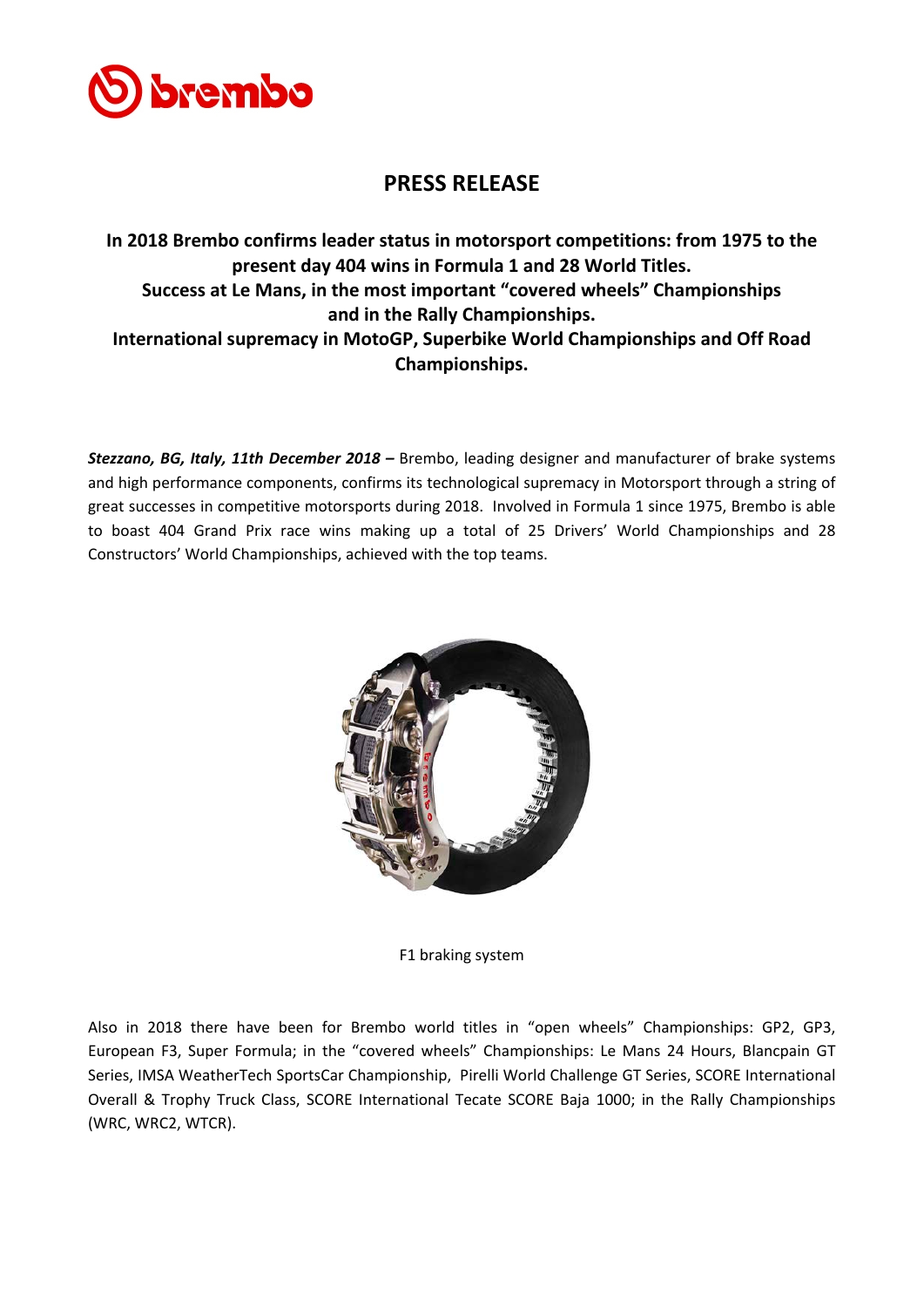# brembo

27 are Brembo triumphs at Le Mans 24 Hours, where this year the Company triumphed also in the 86<sup>th</sup> edition in all 4 categories: LMP1, LMP2, GT AM e GT PRO.



LMP1 & GT brake systems Le Mans 24 Hours



There was total domination for Brembo in the two-wheel racing too. The title-winning machines in MotoGP, Moto2, Moto3, WSBK World Superbike, World Superstock 1000, SuperSport 600, SuperSport 300, MotoAmerica Superbike were all equipped with Brembo products, as were those that triumphed in Off Road Titles in Motocross (MXGP, MX2), Trial (Trial and X-Trial) and Rally Raid (Dakar) Championships. Involved in MotoGP since 1978, Brembo is able to boast 481 Grand Prix race wins making up a total of 30 Riders' World Championships and 31 Constructors' World Championships, achieved with the top teams.





MotoGP brake system SBK brake system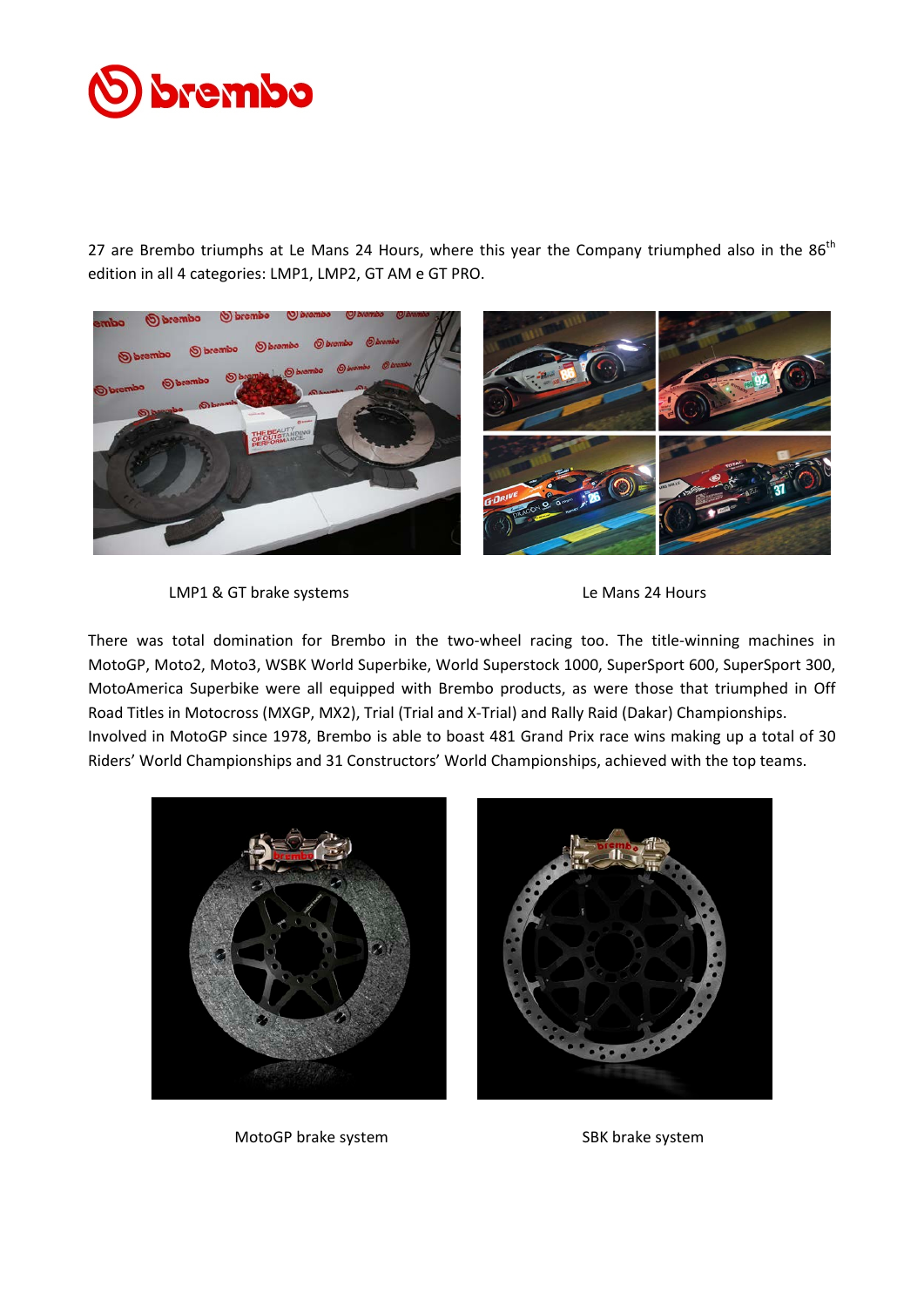

The Italian Company for the 2018 season too has worked in close cooperation with the leading global Manufacturers of cars and motorcycles, making an all-out commitment to the research and development of innovative products that are increasingly performing and technologically advanced, offering high performances, maximum reliability and safety.

Brembo renews its commitment in all the categories of Motorsport in view of next season and hopes a 2019 full of successes. 2019 to which will be added the supply of the entire braking system in two new important championship: ABB FIA Formula E Championship and FIM Enel MotoE World Cup Championship.

Below we list the international successes of Brembo, Marchesini and AP Racing brands in 2018.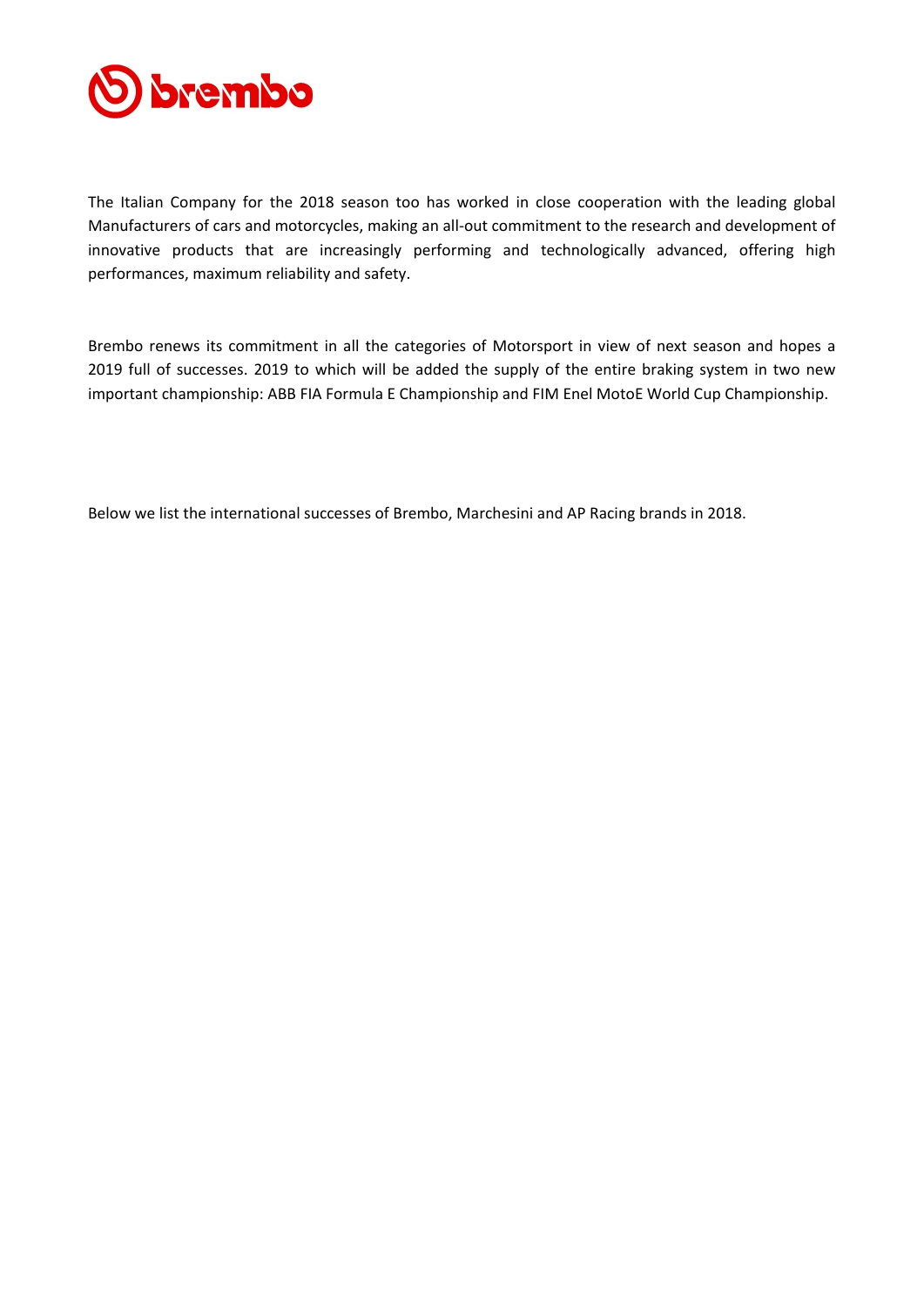

**Brembo 2018:**

#### "Open wheels" Championships

**Formula 1 (calipers)** Drivers' Championship Lewis Hamilton

Constructors' Championship Mercedes AMG Petronas Motorsport

**GP2/Formula 2 (calipers and master cylinders)** Drivers' Championship George Russell Constructors' Championship Carlin Motorsport

**GP3** Drivers' Championship **Anthoine Hubert** Anthoine Hubert Constructors' Championship **ART Grand Prix** 

**European F3**  Drivers' Championship Mick Schumacher Constructors' Championship **Prema Theodore Racing** 

**Super Formula** Drivers' Championship Naoki Yamamoto Constructors' Championship Team Kondō Racing / Dallara-Toyota

"Covered wheels" Championships

### **Le Mans 24 Hours** LMP1 Sébastien Buemi, Kazuki Nakajima, Fernando Alonso-Toyota Gazoo Racing LMP2 Nicolas Lapierre, Pierre Thiriet, André Negrão-Signatech Alpine Matmut GT PRO Michael Christensen, Kévin Estre, Laurens Vanthoor-Porsche GT Team GT AM GT AM Matt Campbell, Christian Ried, Julien Andlauer-Dempsey Proton Racing Porsche 911 RSR

**Blancpain GT Series** Drivers' Championship **Raffaele Marciello** Constructors' Championship **AKKA ASP Mercedes GT** 

#### **IMSA WeatherTech SportsCar Championship**

**Pirelli World Challenge GT Series** GTS GTS **GTS James Sofronas-GMG Racing** 

Class Prototype **Eric Curran/Felipe NASR-Cadillac, Whelen Engineering Racing** Class Prototype Class Prototype Challenge The Research Review Kris Wright-Extreme Speed Motorsports Class GTLM Ian Magnussen/Antonio Garcia-Corvette Racing Class GT Daytona Bryan Sellers/Madison Snow-Paul Miller Racing

GT SprintX Champions Toni Vilander/Miguel Molina-R.Ferri Motorsports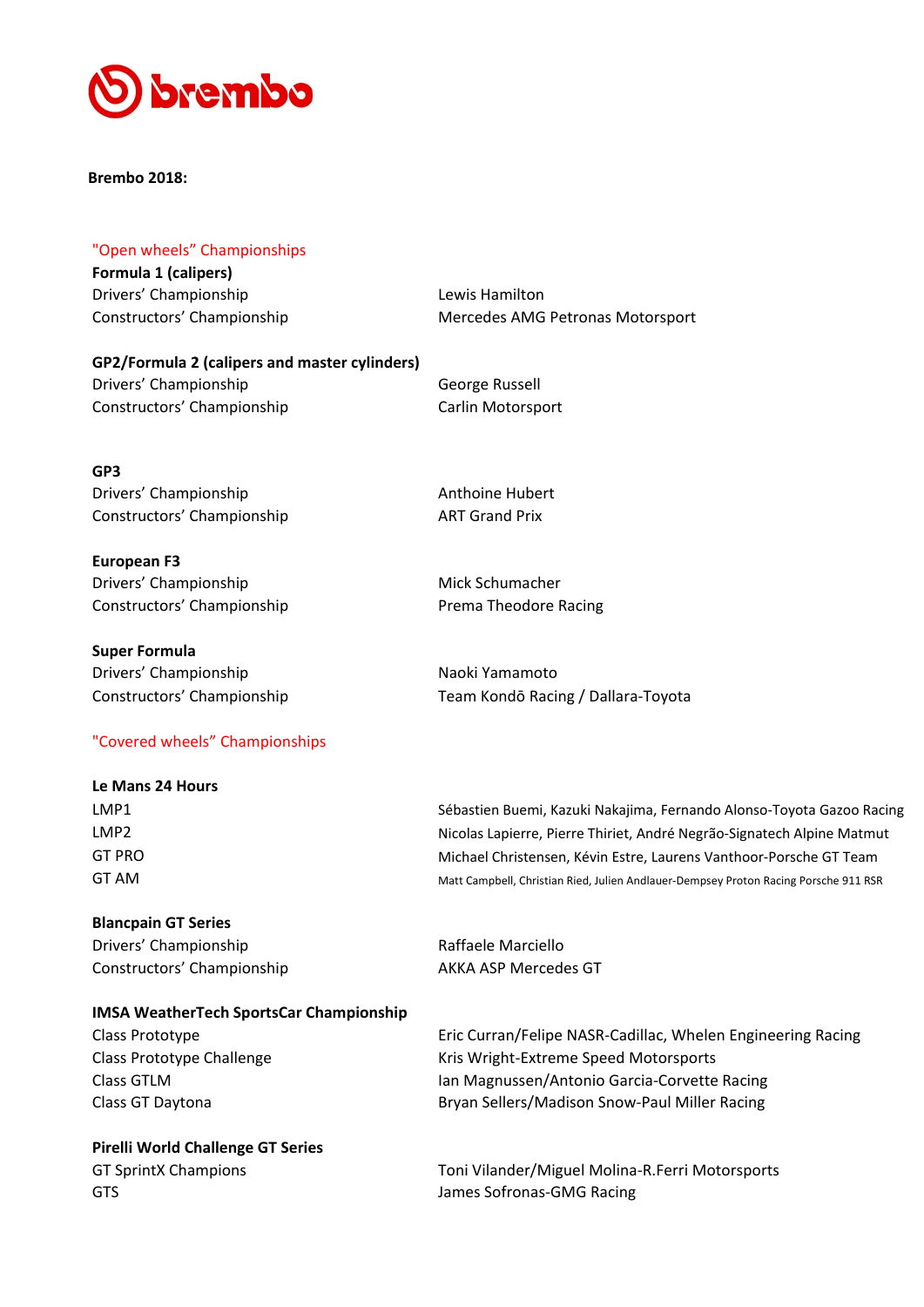

**SCORE International Overall & Trophy Truck Class** Drivers' Championship Mac Cachren-Ford F150 Trophy Truck

**SCORE International Tecate SCORE Baja 1000** Drivers' Championship Cameron Steele-Desert Assasins team

#### Rally Championships

**WRC**

Drivers' Championship Sebastian Ogier, Julien Ingrassia-Ford RS Msport

**WRC2** Drivers' Championship Jan Kopecký-Skoda Fabia R5 Constructor's Championship Skoda Motorsport

**WTCR** Constructors' Championship MRacing-YMR Team

#### Two-wheel racing

**MotoGP** Constructors' Championship Repsol Honda Team

**Moto2** Constructors' Championship Kalex

**Moto3** Constructors' Championship Gresini Racing Team

#### SBK World Championships

**WSBK World Superbike** Constructors' Championship Kawasaki

**World Superstock 1000**

**SuperSport 600**

#### **SuperSport 300**

Drivers' Championship Gabriele Tarquini-BRC Racing Team

Riders' Championship Marc Marquez-#93 Repsol Honda Team

Riders' Championship Francesco Bagnaia-#42 Sky Racing Team VR 46

Riders' Championship Jorge Martin-#88 Gresini Racing Team

Riders' Championship Jonathan Rea - #33 Kawasaki Racing Team

Riders' Championship **Markus Reiterberger-BMW S1000RR** 

Riders' Championship Sandro Cortese-Yamaha YZF-R6

Riders' Championship **Ana Carrasco-Kawasaki ParkinGO Team**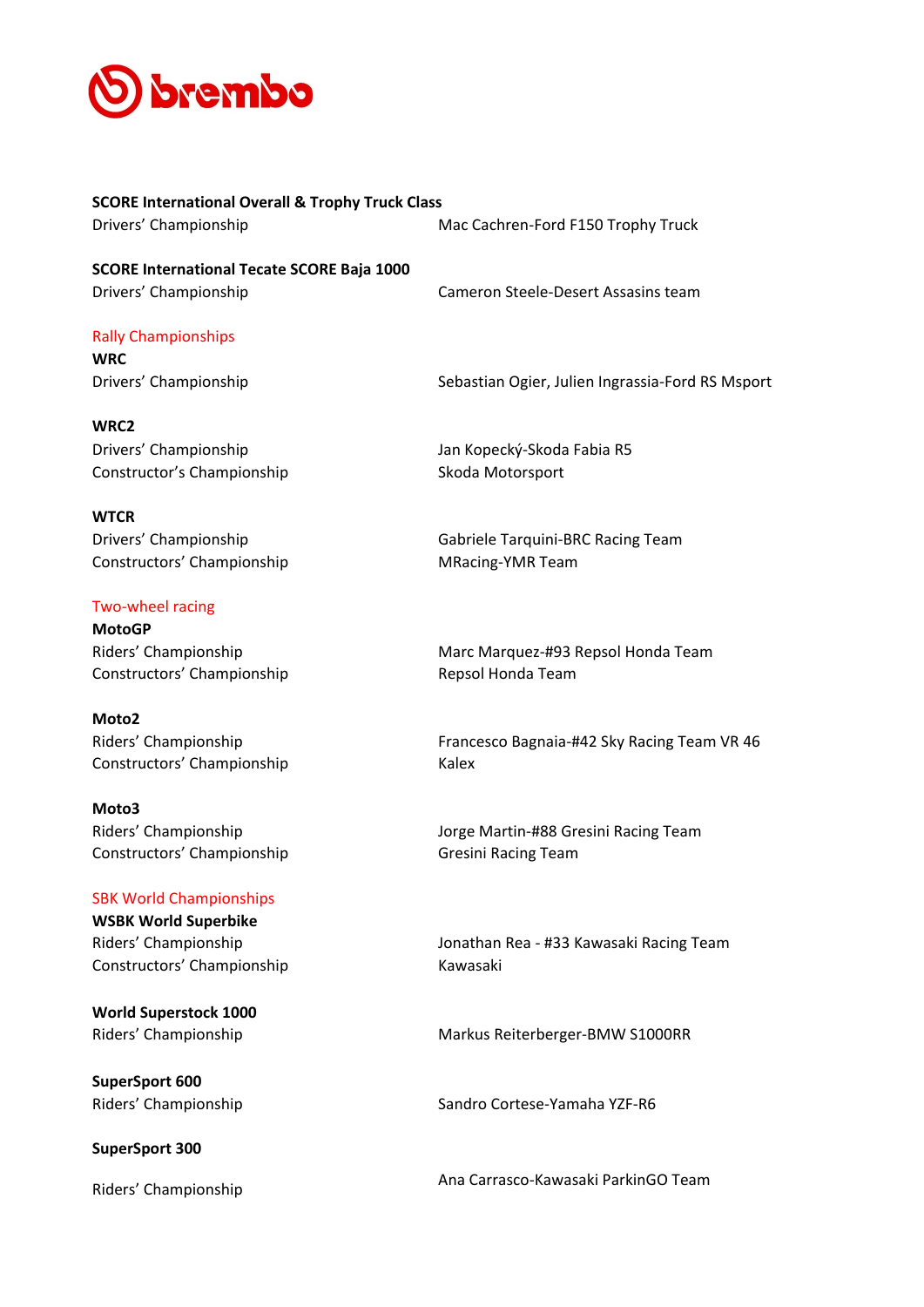

**MotoAmerica Superbike**

Off road Championship

**Motocross**

**Trial**

**Rally Raid**

## Marchesini Wheels

**World Superbike**

**FIM EWC** Constructors' Championship TSR Honda France

Riders' Championship Cameron Beaubier-Yamaha YZF-R6

MXGP Jeffrey Herlings-Red Bull KTM Factory Racing

MX2 Jorge Prado-Red Bull KTM Factory Racing

Trial and X-Trial Trial Trial Toni Bou-Montesa-HRC

Dakar **Matthias Walkner-Red Bull KTM Factory Racing** Matthias Walkner-Red Bull KTM Factory Racing

Riders' Championship Jonathan Rea-Kawasaki Racing Team

Riders' Championship Freddy Foray – Josh Hook – Alan Techer

#### **AP Racing 2018:**

| "Open wheels" Championships          |                                  |
|--------------------------------------|----------------------------------|
| <b>Formula 1 (friction material)</b> |                                  |
| Drivers' Championship                | Lewis Hamilton                   |
| Constructors' Championship           | Mercedes AMG Petronas Motorsport |
| <b>Indycar (friction material)</b>   |                                  |
| Drivers' Championship                | Dixon                            |
| Constructors' Championship           | Chip Ganassi Racing              |
| Indy 500 (friction material)         |                                  |
| Drivers' Championship                | Power                            |
| Constructors' Championship           | Penske Racing                    |
| <b>Formula 3 (friction material)</b> |                                  |
| European                             |                                  |
| Drivers' Championship                | Mick Schumacher                  |
| Constructors' Championship           | Prema Theodore Racing            |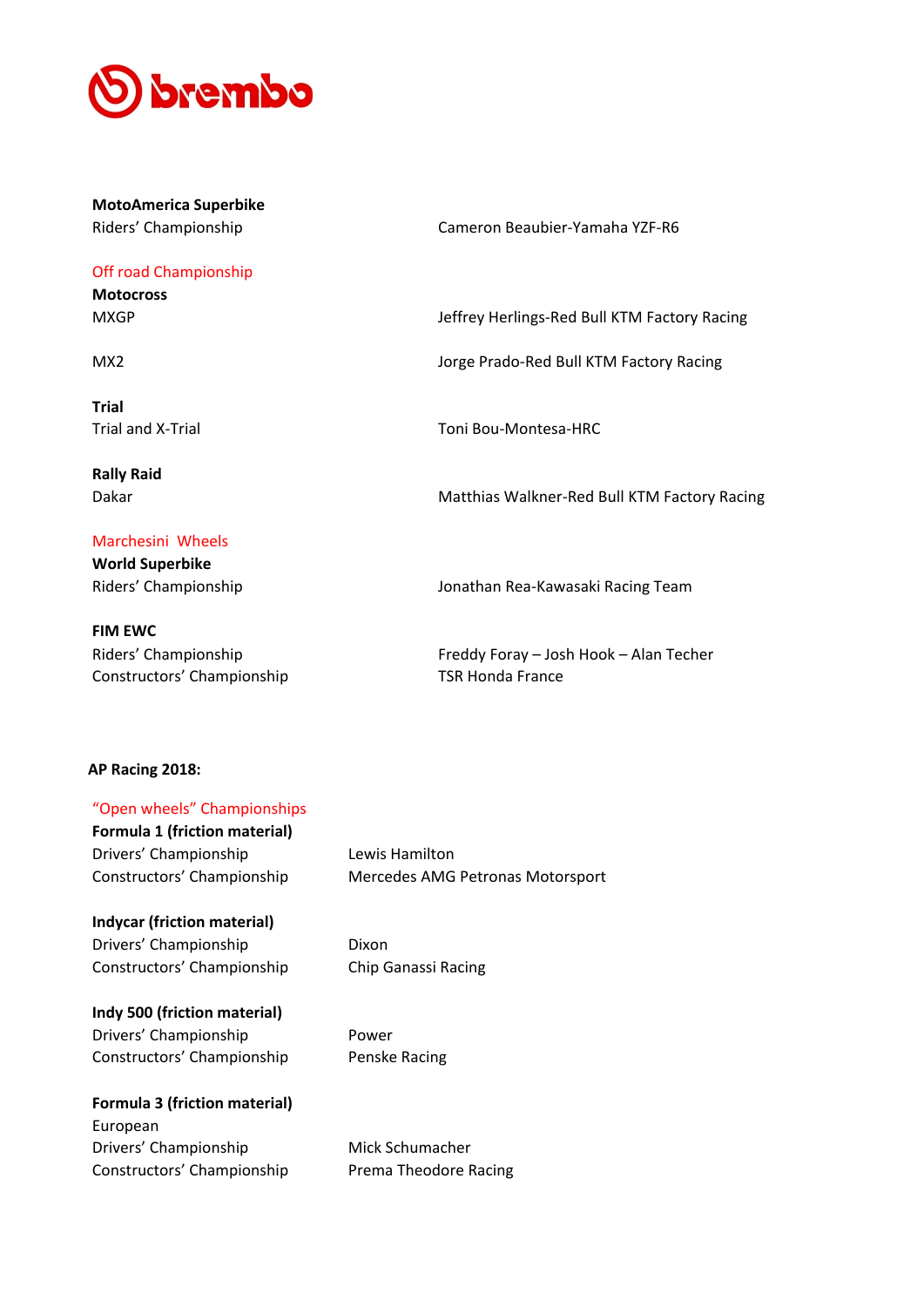

## **Nascar (no friction material) NASCAR Monster Energy Series** Drivers' Championship Joey Logano Constructors' Championship Penske Racing **Xfiniti Series** Drivers' Championship Reddick Constructors' Championship JR Motorsport "Covered wheels" Championships **Le Mans 24 Hours** LMP1 (friction material) Sébastien Buemi, Kazuki Nakajima, Fernando Alonso-Toyota Gazoo Racing LMP2 Nicolas Lapierre, Pierre Thiriet, André Negrão-Signatech Alpine Matmut GT PRO (no friction material) Michael Christensen, Kévin Estre, Laurens Vanthoor-Porsche GT Team **IMSA** GTLM Class Garcia/Magnussun-Corvette Racing - C7R **ELMS** LMP2 (no friction material) Rustinov, Pizzitola, Vergne-G Drive Racing-G-Drive Racing-Oreca 07-Gibson **Blancpain GT Series Endurance** Drivers' Championship Buurman, Engel, Stoltz, Christian Engelhart Constructors' Championship Black Falcon-Mercedes AMG GT3 **Overall (endurance and sprint)** Drivers' Championship Marciello Constructors' Championship AKKA ASP-Mercedes AMG GT3 **Touring Car** British Drivers' Championship Turkington-TEAM BMW Constructors' Championship TEAM BMW **DTM** Drivers' Championship (no friction material) and the contract of the Paffett-Team HWA **Australian V8 Supercar** Drivers' Championship Mclaughlin-Shell V-Power-Ford Falcon Constructors' Championship Red Bull Holden Racing Team-Holden Commodore **WTCR (friction material)** Drivers' Championship Gabriele Tarquini-BRC Racing Team